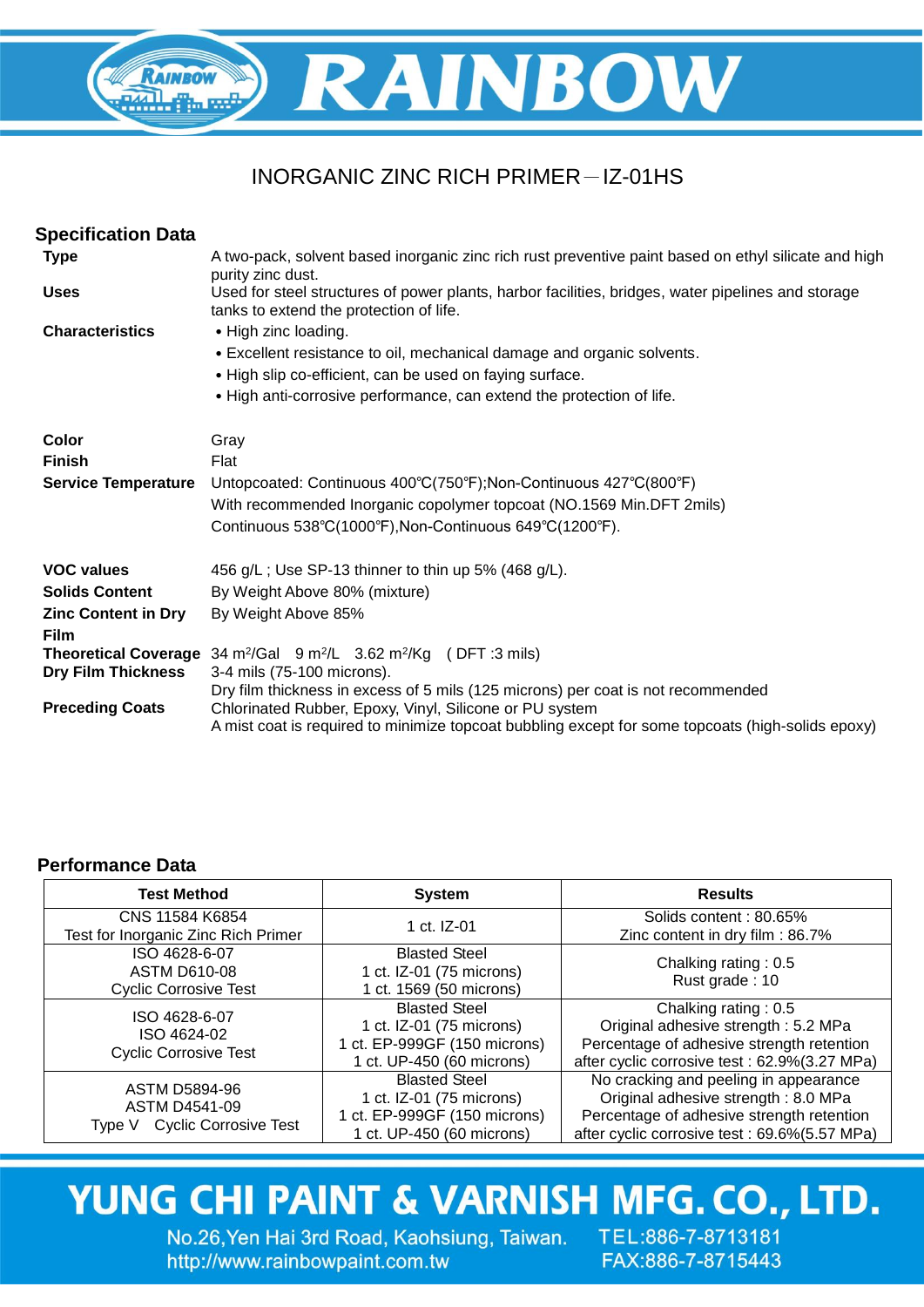

| CNS 11478 K6820 (1995)<br><b>Test For Heat Resistance Paint</b><br>$600^{\circ}$ C, 48hr ) | <b>Blasted Steel</b><br>1 ct. IZ-01 (75 microns)<br>1 ct. 1569 (50 microns) | No blistering, cracking and peeling in<br>appearance                       |
|--------------------------------------------------------------------------------------------|-----------------------------------------------------------------------------|----------------------------------------------------------------------------|
| <b>ASTM B117</b><br>Salt Spray                                                             | <b>Blasted Steel</b><br>1 ct. IZ-01 (75 microns)                            | No blistering, cracking and rusting<br>after 5000 hrs                      |
| ASTM A325<br>Slip Co-efficient                                                             | <b>Blasted Steel</b><br>1 ct. IZ-01 (125 microns)                           | 0.47                                                                       |
| ASTM F963<br>Soluble Heavy Metals Test                                                     | 1 ct. IZ-01                                                                 | n.d. $(Sb \cdot As \cdot Cd \cdot Cr \cdot Pb \cdot Hg \cdot Ba \cdot Se)$ |

Test reports and additional data available upon written request.

#### **Certification**

- ˙CNS 4397 K2088 : Report number 90A0047 ( National Kaohsiung University of Applied Sciences )
- ˙Norsok M-501-04 : Report number KV-13-04545XA-1 , KV-12-08801XA-1 ( SGS Taiwan Ltd. )
- ˙CNS 2949 K2050 : Report number KV-14-10793ZA ( SGS Taiwan Ltd. )

#### **Application Instruction**

˙Surface preparation

**General** Remove dirt, dust, oil and all other contaminants that could interfere with adhesion of the coating. Surfaces must be clean and dry. Moisture, grease, sludge, dust, corrosive salt must be thoroughly cleaned from substrate. Surface preparation standards can use SSPC-SP10 or Sa2 1/2 (ISO 8501-1:2007). Blast surface profile 1~3mils (25~75 microns) (Ref. ASTM D4417).

#### ˙Mixing & Thinning

| Mixing              | Pour the zinc dust gradually into the base with constant stirring and then pass through 80 mesh filter. |
|---------------------|---------------------------------------------------------------------------------------------------------|
| <b>Thinning</b>     | Above 25°C, use HT-type SP-13 thinner to thin up 3~5%. Below 25°C, use LT-type SP-13 thinner to         |
|                     | thin up $3\negthinspace\negthinspace\negthinspace 5\%$                                                  |
| <b>Mixing Ratio</b> | Base: Zinc dust = $23:77$ (by weight)                                                                   |
| <b>Pot life</b>     | 8 hours at 25°C (mixture, 77°F)                                                                         |

#### ˙Equipment

| <b>Spray</b><br><b>Application</b> | When the relative humidity is lower than 40%, water should be sprayed on after being painted for 30<br>minutes to promote hardening. The dry film thickness should not exceed 150 um to avoid cracking.<br>This paint do not suitable for repairing or recoating, please use product No.1006 (EP-03AA) for<br>repairing to avoid layer film cracking. |
|------------------------------------|-------------------------------------------------------------------------------------------------------------------------------------------------------------------------------------------------------------------------------------------------------------------------------------------------------------------------------------------------------|
|                                    | When overcoating, the air in the pores will escape through the next coating and may cause blister. A<br>mist coat then full coat can reduce this condition:                                                                                                                                                                                           |
|                                    | Spray a thin coat to fill the pores in the IZ-01 film, soon after apply to full specified film thickness to<br>break the blisters.                                                                                                                                                                                                                    |
|                                    | Caution: In difficult cases it may be necessary to thin the next coat.                                                                                                                                                                                                                                                                                |

**Airless Spray**

Pump ratio 30:1 or greater Tip size : 0.017"~ 0.025" Output PSI : 2500~3800

# YUNG CHI PAINT & VARNISH MFG. CO., LTD.

No.26, Yen Hai 3rd Road, Kaohsiung, Taiwan. TEL:886-7-8713181 http://www.rainbowpaint.com.tw

FAX:886-7-8715443